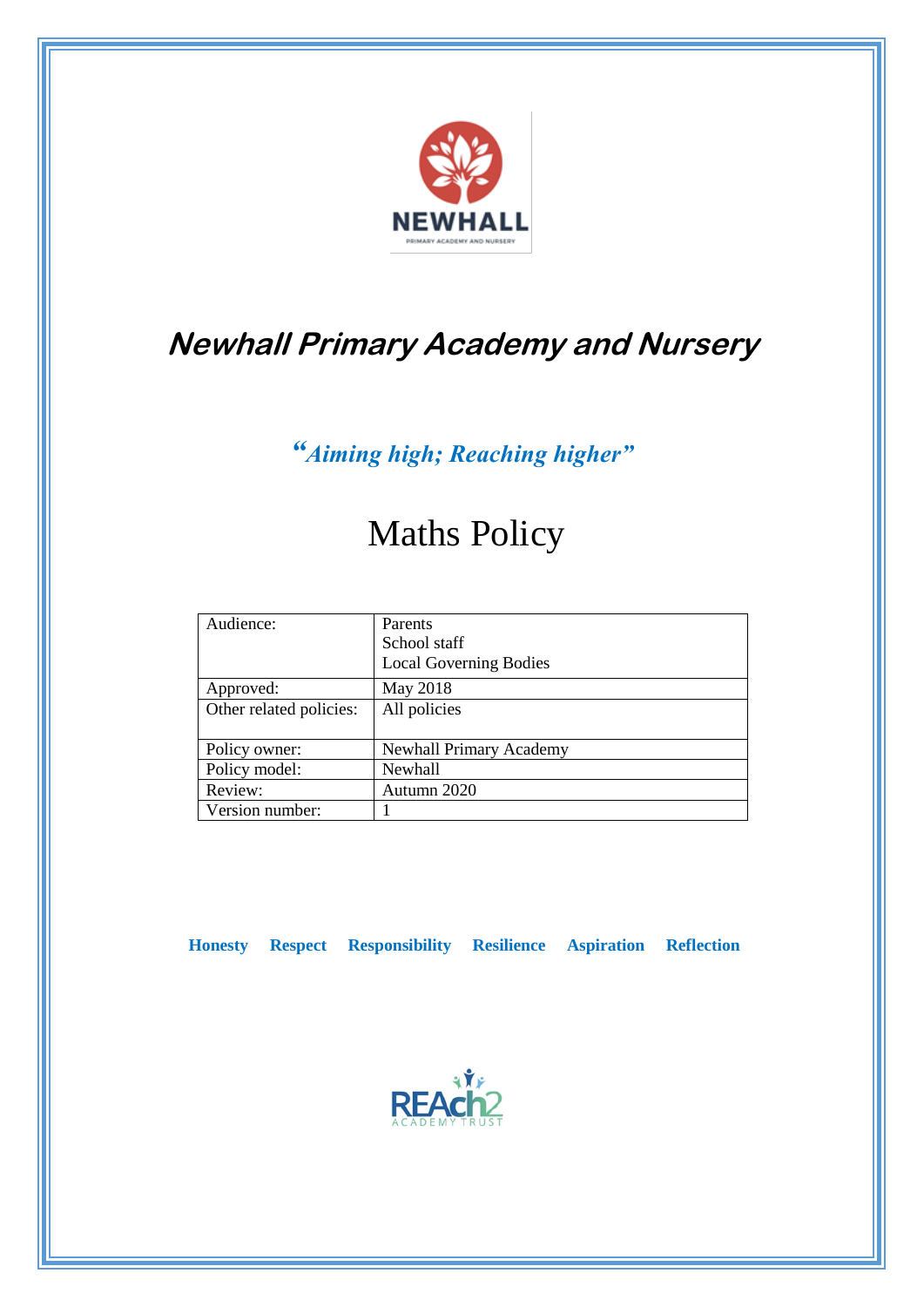At Newhall Primary Academy, we aim to inspire all children to reach their full academic potential. In Mathematics, this means ensuring a curriculum that is fully inclusive of all children, which allows learners to: hone skills and methods; think critically; and provides opportunities for them to communicate their understanding. Children are provided with chances to use their mathematical skills in a variety of contexts across the curriculum.

Mathematics is a powerful, universal language used to explain, predict and represent events as well as to tackle everyday problems; Mathematics is of central importance to our modern society. It is an essential part of everyone's daily lives and critical to science, technology, finance and engineering. Mathematics is necessary for any employment and independent life beyond education.

#### **Aims**

The aims of Mathematics teaching at Newhall Primary Academy are aligned with the goals of the National Curriculum: **fluency, reasoning** and **problem solving** – both in the mathematics lesson and across the curriculum. We recognise that pupils need to learn basic number facts and acquire **fluency in procedures**, alongside **developing conceptual understanding** to enable them to solve increasingly complex problems in life, and later in the workplace. With this in mind, the aims of this Mathematics Policy are:

- To provide opportunities for children to explore concrete and pictorial representations before moving onto abstract concepts.
- To provide a rich environment that promotes learning mistakes.
- To equip children to solve problems by applying prior knowledge.
- To promote enthusiasm and enjoyment for learning through exciting teaching and learning opportunities.

• To develop logical thinking, reasoning and problem-solving skills through natural curiosity and investigative approaches.

- To develop a thorough knowledge and understanding of numbers and the number system.
- To encourage a range of strategies to solve problems including bar-models.
- To understand the importance of mathematical skills in everyday life.
- To maintain high expectations for all learners within mathematics.

## **Maths No Problem at Newhall Primary Academy:**

Maths No Problem is a company that has embedded the Singaporean approaches to teaching Mathematics within textbooks, workbooks, resources and training for teaching staff. At Newhall Primary Academy, resources have been purchased to support both teachers and children. The Maths No Problem mission statement is as follows: "We believe that every child can master an understanding and love of maths with the right kind of teaching and support. We want you to join our mission to build the confidence of the nation's maths teachers and learners." *Maths No Problem (2016).*

We believe Maths No problem will support us in continuing to build confidence with Mathematics teaching and learning across the school. Teachers have been provided with high quality text books, teaching resources and external professional development that have all been based on the transformational teaching methods developed in Singapore. At Newhall Primary Academy, teachers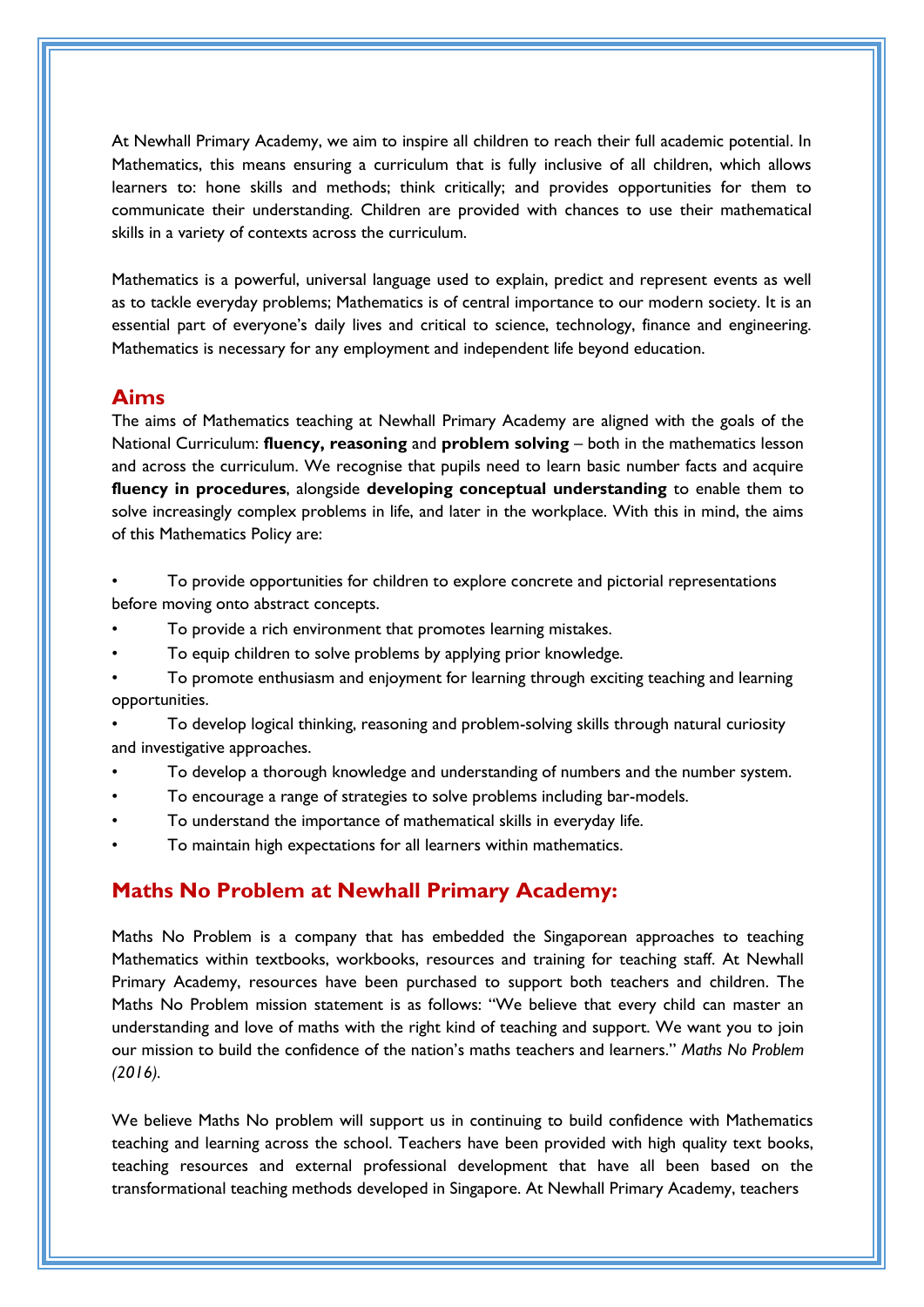are encouraged to use the resources to suit the needs of their class, making appropriate provision adjustments as necessary. Pupils are provided with workbooks that contain questions that are aligned with the national curriculum to challenge learners within each year group (Year  $1 - 6$ ).

# **A Mastery Approach**

A mastery approach to the teaching of Mathematics has been adopted, to enable high expectations of all our pupils. Staff at Newhall primary Academy endeavor to make the Mathematics curriculum accessible to all pupils, moving them through the programme of study at broadly the same pace. All children need a deep understanding of the Mathematics that they are learning; this will ensure that future learning is built upon firm foundations. To support this a slower pace is adopted which has proven to result in greater progress and understanding of concepts. The Mastery Approach includes same day 'catch up' sessions and additional practice to help prevent children falling behind. Within this approach children develop their fluency in Mathematics without rote learning. Research suggests that pupils develop a deep, long term and adaptable understanding of Mathematics through mastery approaches.

## **Concrete – Pictoral – Abstract**

Newhall Primary Academy are using CPA approaches within all key stages; this is recognised as a highly effective approach that supports the understanding of Mathematical concepts. The approach is based upon research by psychologist Jerome Bruner (1960) and suggests that these three stages are necessary for pupils to develop understanding of a concept.



Using concrete resources allows opportunities for informal play/exploration to occur; this is supported by Zoltan Dienes' (1969) theory. This takes place at the beginning of all learning as it gives pupils the opportunity to investigate a concept first and then make connections when formal methods are introduces through teaching. Within pictorial stage the pupil will need to draw representations (e.g. dienes, numicon or place<br>
Experiences performed and can now relate them to representations, such as a diagram or

value counters); this is to reinforce the concept being taught. The abstract stage often runs alongside the concrete and pictorial stage as children will need to read mathematical statements and use the concrete resources or pictorial representations to show their understanding. At Newhall Primary Academy, teachers use this approach based upon their understanding and love of maths with the right kind of teaching and support.



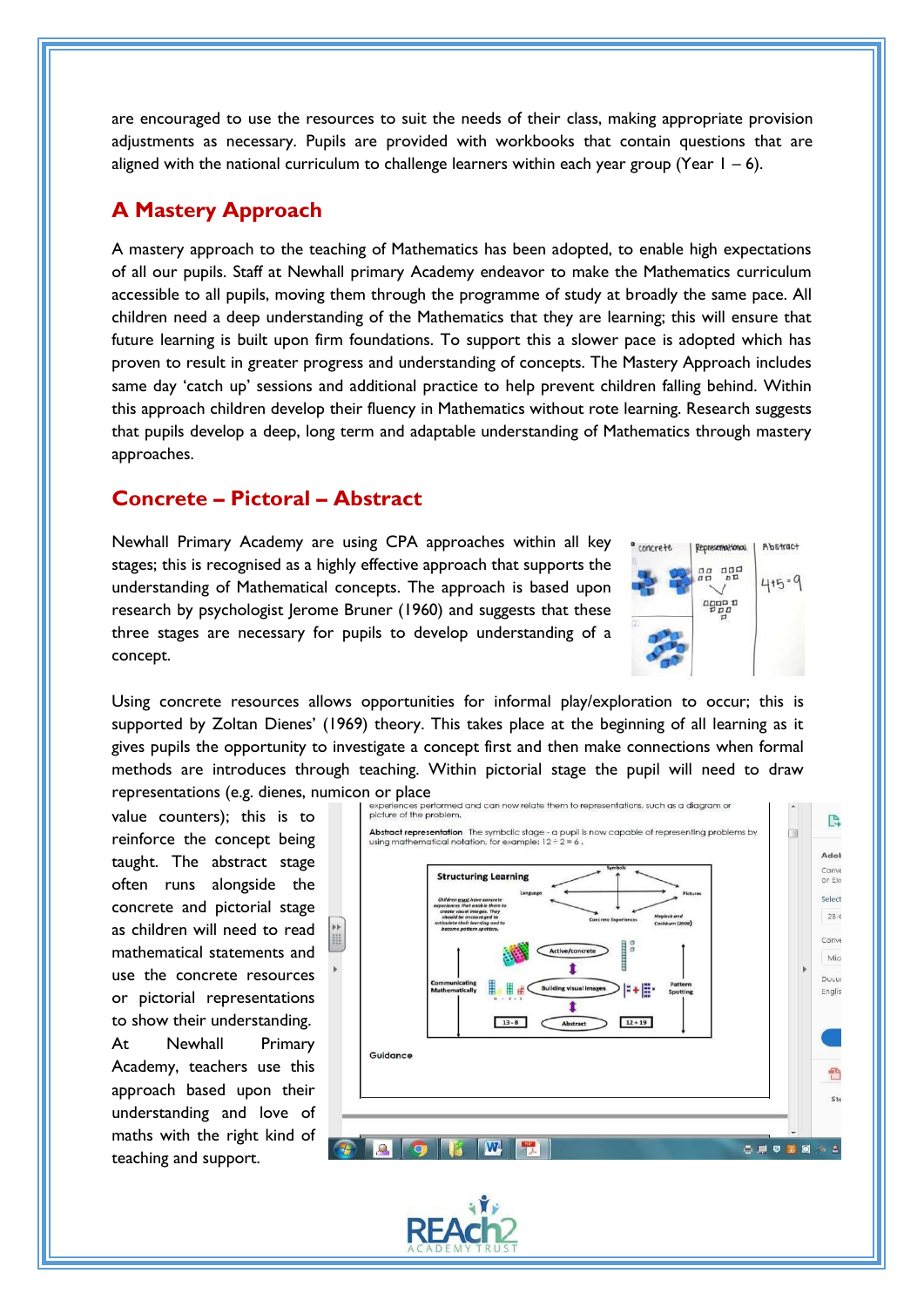# **Growth Mindset**

The Mastery Approach in Mathematics also includes adopting a '**growth mindset'** which is essential for learners to be successful. Children at Newhall Primary Academy are encouraged to believe they are all capable of learning and succeeding in Mathematics, given sufficient time, good teaching, appropriate resources and effort.

#### **Growth Mindset features:**

- Everyone can learn Mathematics to the highest levels.
- Mistakes are valuable.
- Questions are important.
- Mathematics is about creativity, pattern spotting and sense making.
- Communication and making connections are vital components of Mathematics.
- In Mathematics lessons, the focus is more on depth of understanding than speed.

# **Planning**

Weekly lesson plans are annotated and saved in a planning file on the school system, along with required resources. The daily lesson plans include the teacher and teaching assistant's focus within each part of a lesson to ensure effective differentiation for learners. Teachers, in each year group, have been provided with resources to support planning Mathematics at greater depths, including textbooks, workbooks, online resources, practical resources, games and software.

Mathematics in Foundation Stage is a practical, activity-based subject both indoors and outdoors. In Foundation Stage, Mathematics is planned by teachers, with a range of continual provision opportunities provided for children to access independently outside of discrete adult-led sessions.

### **Mathematics Lessons**

There are key aspects of Mathematics teaching in every classroom at Newhall Primary Academy:

- Positive attitudes towards Mathematics and a sense of excitement.
- Mathematical skills being practised and applied across the curriculum.
- A mathematically rich environment that supports learning.
- Adults skillfully questioning children to reveal misconceptions, which are addressed.
- Children are challenged through rich and complex problems.
- Scaffolding is provided for children when required.
- Regular assessments identify children who require support; this is acted upon by teachers.

Children are generally taught in classes, not setting groups in line with the mastery approach. Lessons are structured with assessment opportunities throughout; these may be referred to as mini-plenaries. This provides opportunities to evaluate what has been learnt, review success criteria and address misconceptions. It should also provide opportunity for peer/self-assessment so children understand what they attained and where to go next. There are no specific time limits for the different parts of a lesson or a pre-determined format; however, quality Mathematics lessons should include:

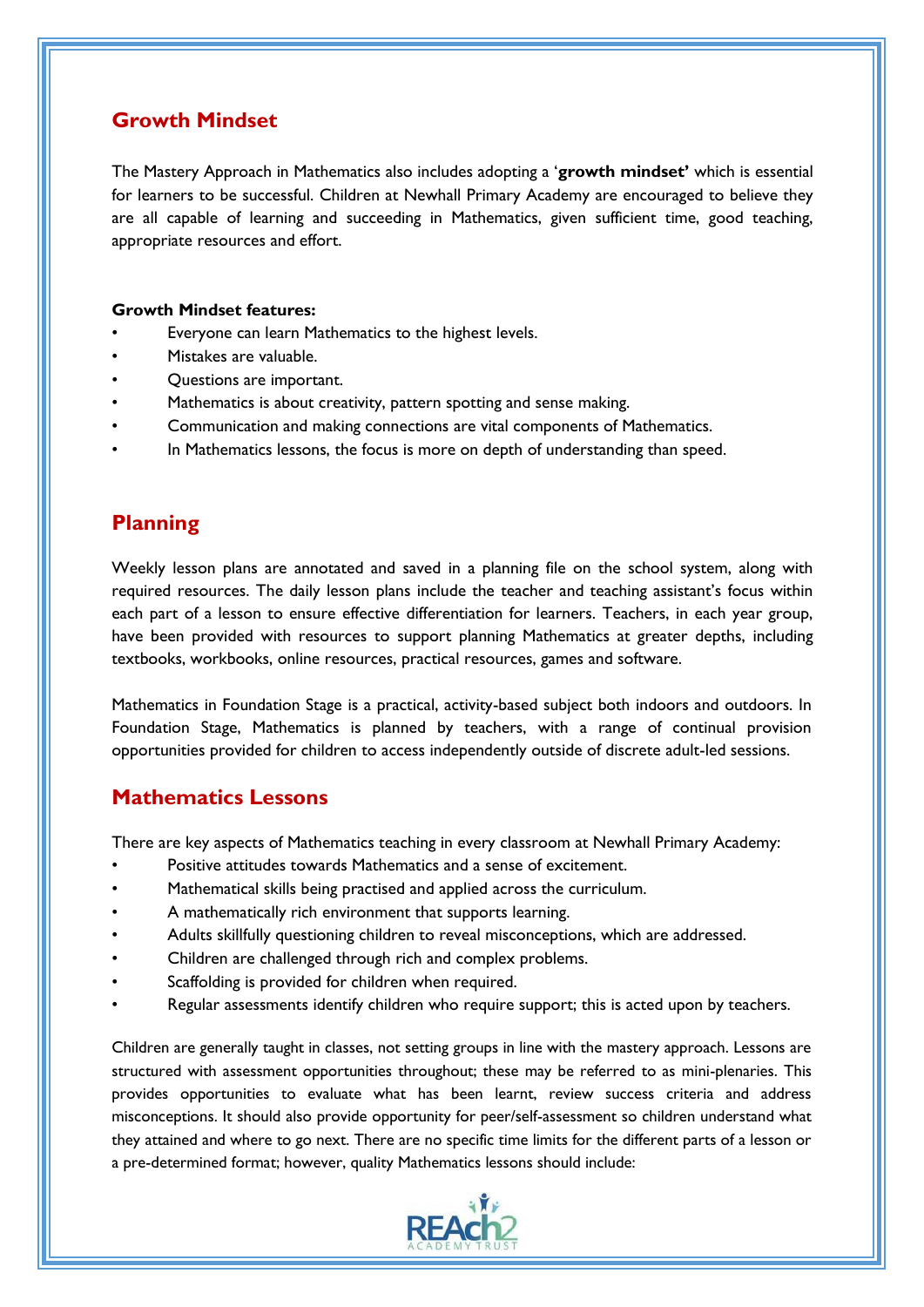- Highly focused lesson design with sharp objectives.
- High demands of pupil involvement and engagement with their learning.
- High levels of interaction for all pupils.
- Appropriate use of teacher questioning, modelling and explaining.

• An expectation that pupils will accept responsibility for their own learning and work independently.

Regular use of encouragement to engage and motivate pupils.

• An emphasis on learning through dialogue, with regular opportunities for pupils to talk both individually and in groups.

# **Mathematics Working Wall**

It is expected that all classrooms will have a Mathematics Working Wall. This is an interactive display board to show the process of Mathematics and the learning journey within the current unit of work. This board is regularly changed to reflect the teaching and learning activities happening in the classroom. This display should include dated materials to support children (e.g. models and success criteria) when accessing their independent tasks. Mathematics working walls are clearly visible and provide the children with key vocabulary, number lines and charts, 100 squares, number facts, prompts and challenges that are appropriate for the unit of work.

## **Mathematics Assessment**

Children's Mathematics workbooks, Mathematics journals and assessments provide evidence of progress and attainment. Learning is recorded in as many ways as possible to provide the children with a range of experiences e.g. photographs, pupil reflections, observations, collaborative learning strategies, evaluations and unit reviews. Targets to support children's end of year outcomes are set and worked on within Mathematics Journals. Teacher assessments are based upon the practical, written and oral work completed by the children.

There are a number of different styles of assessment in our mathematics curriculum:

• Formative – on a daily and weekly basis, teachers monitor progress and learning to ensure the children are understanding their new learning before moving on. This informs future planning, providing challenge and support where necessary. Assessment tickets are shared with children and updated regularly by teachers.

• Half-termly assessments – teachers use their knowledge of each child and evidence gained to make individual judgments for each child's Mathematical ability. As part of this, children complete a PUMA test based upon targets for the year group they are working within.

• KS1 SATS – at the end of year 2, teachers are required to submit assessment levels in Mathematics to the local authority on each child.

• KS2 SATS – at the end of year 6, children complete 3 Mathematical test papers (1 arithmetic paper and 2 further papers based upon the child's ability to reason), that assess the children's understanding of the Key Stage 2 curriculum. The class teachers also submit their judgment of the children's attainment termly with the support of summative assessments.

### **Cross-curricular Learning**

Although Mathematics is taught as a discrete subject, staff are encouraged to exploit any crosscurricular links and provide opportunities for children to demonstrate their knowledge of concepts

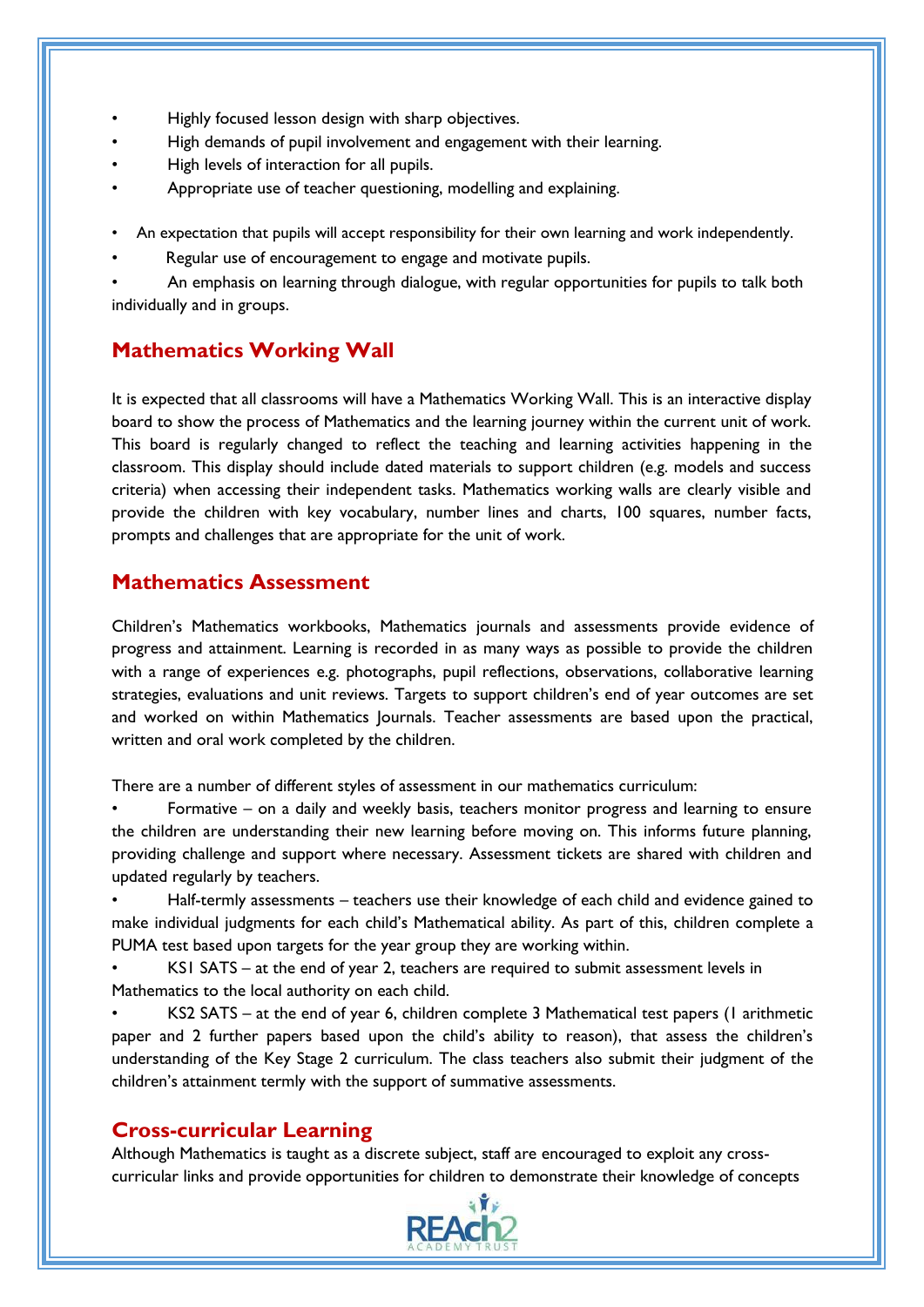or skills in other subjects such as:

**English:** Mathematics contributes significantly to the teaching of English with children being encouraged to read and interpret mathematical problems. Speaking and listening is also a key feature as children are encouraged to work in groups and share their ideas. Writing within Mathematics is strongly encouraged at Newhall Primary Academy with reflections and evaluations becoming a key part of a child's mathematical learning journey.

**Computing**: Children use and apply mathematical skills in a variety of ways when using ICT. Younger children use ICT to learn about positional vocabulary by directing and controlling the Beebots. They also present information using mathematical symbols. Older children present information related to data handling through computer programs such as Excel. When Key Stage 2 children work with programming software (e.g. Scratch), they use units of measure for distance and angles. All Key Stage 2 children have access to Mathletics, to further support their learning.

**Curriculum for Life**: Through paired and group work in Mathematics, children are encouraged to value others, their contributions, thoughts and take responsibility for their own learning.

#### **Challenge by Choice**

Derived from our 'learning without limits' research and approach, children are trusted to direct their own learning and choose challenges for themselves; therefore, they will hold accountability for these choices. Opportunities for challenge by choice learning occur regularly at Newhall Primary Academy.

#### **Homework/ Parental Involvement**

Appropriate homework activities are set for each year group. From Year 3, homework is set via Mathletics (an online resource), which children should be using regularly (approximately once per week). Teachers will also set other home learning tasks.

Newhall Primary Academy encourages parents to be actively involved in supporting their children's mathematical ability. This can be through daily counting, learning number bonds, recalling multiplication and division facts as well as talking through their mathematical understanding. There have been developments in the strategies taught in schools; therefore, parents are able to access these strategies on the school website via the Mathematics page and the Mathematics Calculation Policy.

#### **Special Educational Needs/Gifted and Talented**

We aim to provide a rich mathematical education, which will develop the potential of all pupils regardless of race or gender. Children who regularly grasp concepts rapidly are provided with extension activities to deepen their understanding for their year groups learning objectives. Planning for these pupils will focus on enrichment prior to acceleration as well as the development of mathematical thinking rather than covering content more quickly. Teachers are equipped to provide challenging and stimulating problems along with probing questions. More confident mathematicians have the opportunity to take part in challenges within the Harlow community during the school year.

Appropriate adjustments are made for children with special educational needs if required (as